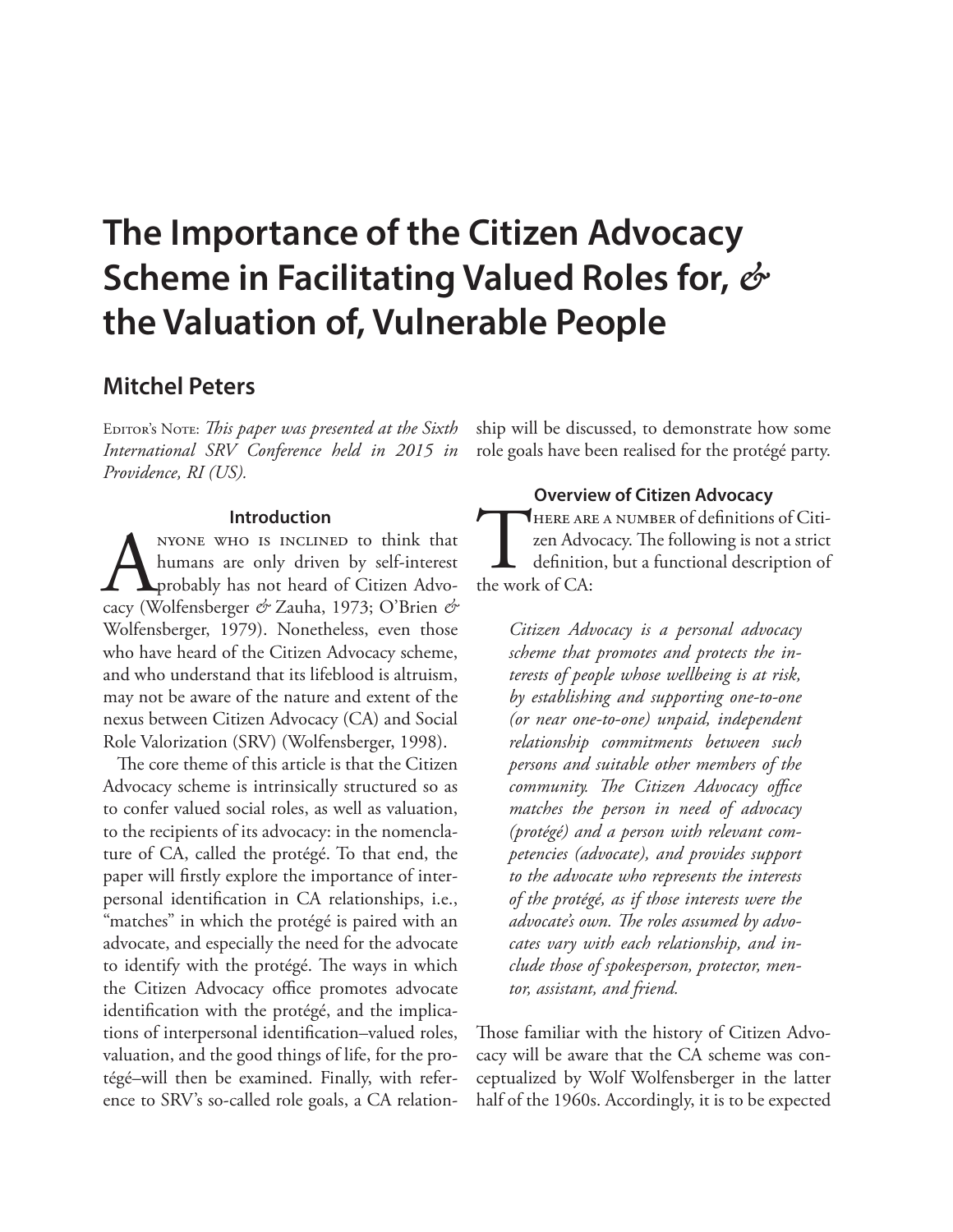that embedded in the Citizen Advocacy scheme are concepts of the North American formulation of Normalization and Social Role Valorization (Peters, 2012). For example, in the manual used to evaluate CA programs, *CAPE: Standards for Citizen Advocacy Program Evaluation* (O'Brien *&* Wolfensberger, 1979), reference is made to the Normalization text (Wolfensberger, 1972) and the Program Analysis of Service Systems (PASS) evaluation tool (Wolfensberger *&* Glenn, 1975). References to Normalization theory in the CAPE manual are a reminder that the development of CA and the publication of CAPE pre-date the re-conceptualization of Normalization as Social Role Valorization. Thus, since its inception, and throughout its history, CA has been informed by Normalization initially, and by SRV subsequently.

A very clear example of the confluence of SRV and CA, at least in the image domain, is the fifth and last principle of Citizen Advocacy (O'Brien *&* Wolfensberger, 1979; Peters, 2007). The principle is called Positive Interpretations of Handicapped People. (Parenthetically, it warrants mention that Citizen Advocacy programs have tended to recruit advocates for people with handicaps, primarily of an intellectual nature.) According to this principle, the CA office should strive to avoid communicating negative images of people for whom advocates are recruited– that is, the protégé party–and other people with handicaps. At the same time, the principle states that the CA office should also promote positive, yet honest, images of protégés and other people with handicaps.

Although SRV concepts permeate the CA scheme, in keeping with the theme of this article, it is necessary to narrow the focus to the core work of the Citizen Advocacy office, commonly referred to as its key activities (O'Brien *&* Wolfensberger, 1979). The key activities pertain to the CA office's role in arranging and supporting the advocacy relationships or matches. Briefly: the office recruits the protégé and advocate; orients the advocate; matches the two parties; and supports the relationship in a number of ways without undermining its independent nature. Table 1 delineates the seven key activities of the Citizen Advocacy office.

Table 1 THE KEY ACTIVITIES OF THE CITIZEN ADVOCACY OFFICE

| 1. Protégé recruitment<br>2. Advocate recruit-                                                          | Arranging a match  |
|---------------------------------------------------------------------------------------------------------|--------------------|
| ment<br>3. Advocate orienta-<br>tion<br>4. Advocate-protégé<br>matching                                 |                    |
| 5. Follow-up, follow-<br>along, and support<br>6. Ongoing training<br>7. Advocate associate<br>emphasis | Supporting a match |

If there is careful matching and support by the Citizen Advocacy office, the likely outcomes for the protégé will include the conferral of valuation and valued roles. Central to the attainment of such outcomes is the CA office's promotion of advocate identification with the protégé.

## **The Citizen Advocacy Office's Promotion of Interpersonal Identification as a Facilitator of Valuation and Valued Roles**

IN ITS IMPLEMENTATION of the key activities, the Citizen Advocacy office strives to arrange what is referred to as a "suitable match" (Wolfensberger  $\phi$  Peters, 2002/2003). n its implementation of the key activities, the Citizen Advocacy office strives to arrange what is referred to as a "suitable The term "suitable match" is used specifically to refer to advocate-protégé matches that meet certain criteria. These criteria were formulated and refined to determine whether any given match is suitable. Two of the six criteria are of particular relevance here (Wolfensberger *&* Peters, 2002/2003):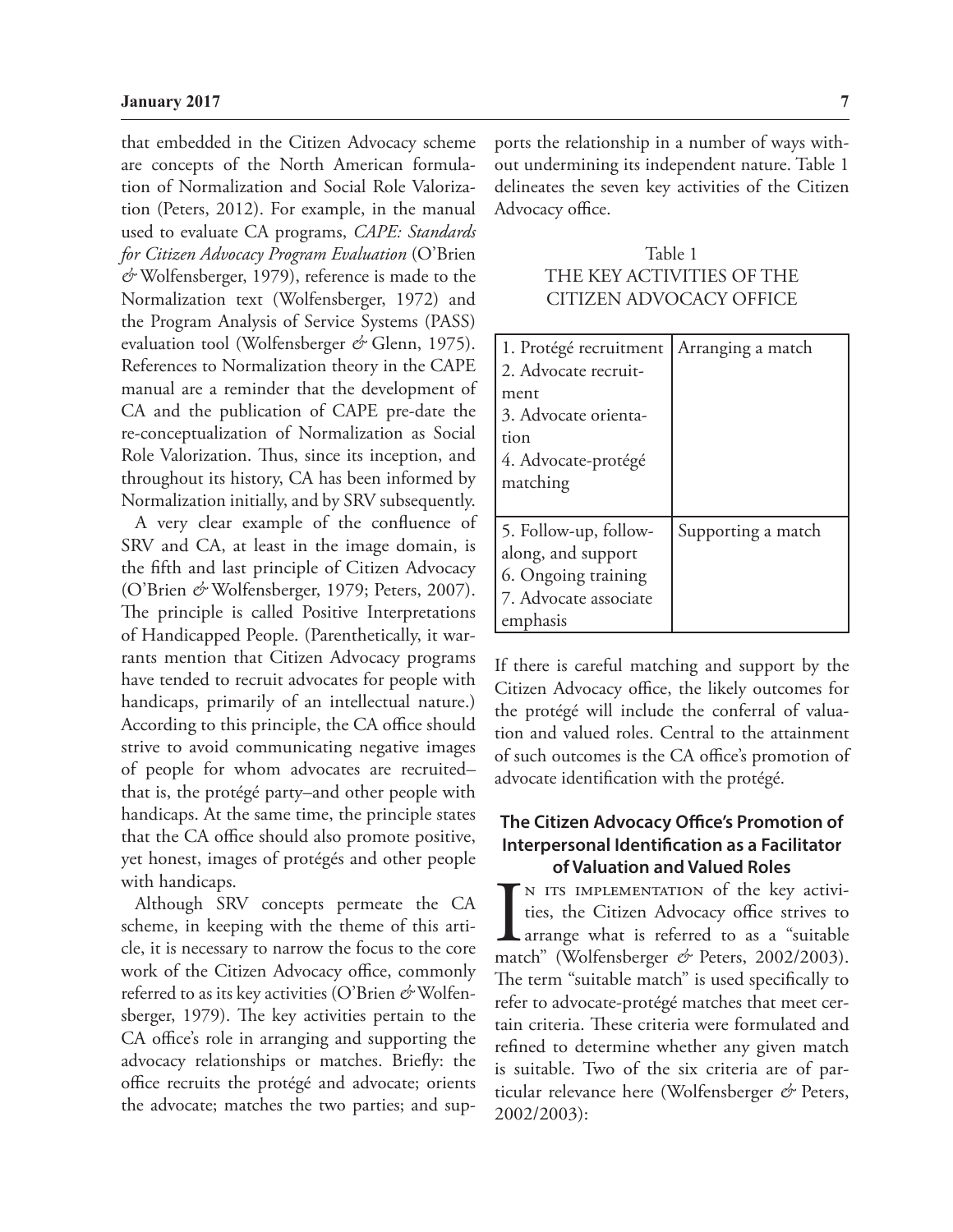*The advocate is willing to take active steps, particularly vis-à-vis third parties, to address the protégé's needs and issues.* 

*At least some important protégé needs and issues are addressed by the advocate.*

With the above two criteria in mind, it can be cogently argued that a key ingredient propelling relevant advocate action is interpersonal identification. Interpersonal identification, one of the ten themes of SRV, is defined as follows (Wolfensberger, 1998):

*Interpersonal identification means that one person sees another as being like him or herself, as having things in common; perhaps the person even sees him or herself in the other. The more people identify with each other, the more they are likely to want good things to happen to each other, and the more they are likely to do or provide good things to each other.*

Given the nature of its mission, the Citizen Advocacy scheme strongly promotes the advocate and protégé identifying with each other. However, in the ensuing section, it is the promotion of the advocate's identification with the protégé that is emphasized. Specifically, closer examination of the aforementioned key activities of the CA office reveals that, all along the path of arranging and supporting a match, there are many in-built opportunities for the office to foster advocate identification with the protégé.

## *Protégé recruitment; advocate recruitment; and matching*

As A MATTER OF COURSE, the Citizen Advocacy office should recruit an advocate who is likely to identify with the protégé. If, for example, the protégé has an intellectual impairment, the CA office should discerningly seek out an advocate who displays empathy for people with such impairments. Additionally, the office may take into consideration other protégé characteristics that will encourage advocate identification. For instance, the age of the protégé may be a relevant factor, if the advocate is someone who particularly identifies with people in a certain age group (O'Brien & Wolfensberger, 1979).

The introduction of the protégé to the advocate represents the culmination of the matching process. The CA office should structure the introduction so as to maximise the possibility that it will be a positive experience for both the advocate and protégé, which will then predispose the two parties to identify with each other. Keeping in mind the power and the persistence of first impressions, as much as possible, CA office staff can try to influence such factors as the personal appearance of the protégé, and the setting in which the two parties meet. For example, it is quite common for CA office staff to arrange an introduction in a valued community setting like a café. That way, from the outset, the protégé is likely to be seen in a positive light by the advocate.

#### *Advocate orientation*

SOME ADVOCATES, especially those who have been recruited judiciously, will easily and deeply identify with their protégé. However, other advocates may need a little help. The purpose of orientation is to prepare an advocate to assume the advocacy role. Accordingly, orientation of the advocate by the Citizen Advocacy office can provide the opportunity to create or consolidate empathy for the protégé.

Advocate orientation should comprise, among other elements, discussion of "the social situation of handicapped people" (O'Brien *&* Wolfensberger, 1979). Conceivably, then, content of the orientation would include the SRV insight of the common wounds of devalued people (e.g., Wolfensberger, 1998). However, the CA office's discussion of the wounding life experiences can be desirably adapted to capture and crystallise the particular circumstances of the protégé. In oth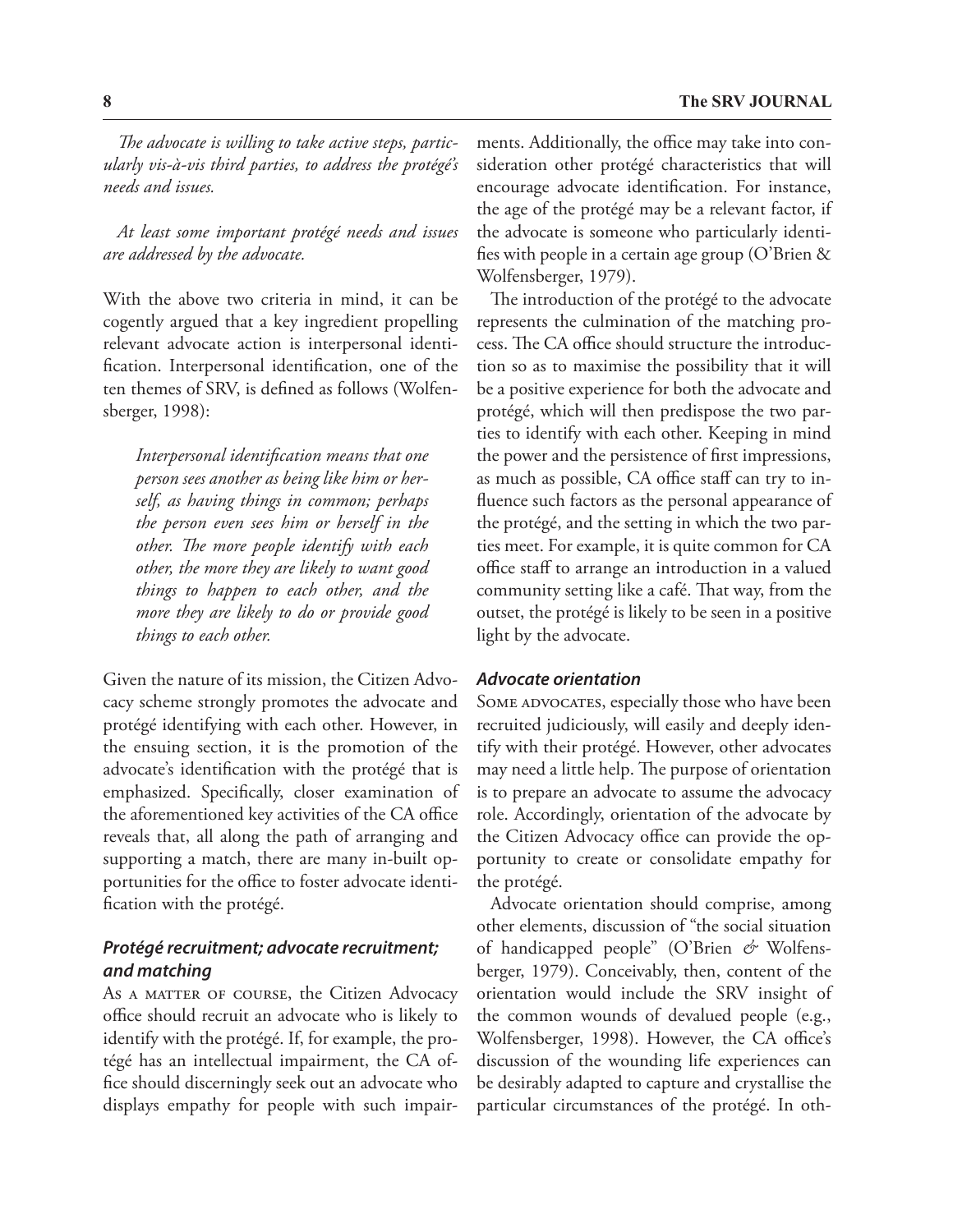er words, the aim of the CA office staff is not to mechanically impart to the advocate an abstract understanding of all of the wounds that devalued people experience, but to instil a contextual understanding of those wounds that the protégé has endured and is still experiencing. Specifically, it would be important for the CA office staff to point out to the advocate the causal connections between the wounds. For instance, office staff can explain that the wound of rejection inflicted on the protégé led to the wound of lack of freelygiven relationships; which rendered the protégé vulnerable; and that, in turn, led to the wound of brutalisation; and so on. Thus, relevant strands of wounding realities can be woven through the narrative in a way that fosters empathy for the protégé, and at the same time, sets the scene for the advocate's response.

Advocate orientation can also serve as a readymade occasion to emphasize similarities between the advocate and the protégé, as well as between the latter party and other members of the community. Similarly for the purpose of helping the advocate identify more closely with the protégé, Citizen Advocacy office staff can also draw attention to valued roles held by the protégé, if there are some such roles. In doing so, the CA office may need to frame and interpret the protégé's activities in recognisable and relatable role terms: in effect, to generate role messages (Wolfensberger, 1998).

#### *Follow-along and support*

SUBSEQUENT TO THE MATCHING, during the provision of follow-along and support, the CA office's contact with the advocate can provide the opportunity to sensitively interpret developments in the protégé's life, in ways that encourage the advocate to walk a mile or more in the protégé's shoes.

#### *Ongoing training*

ONE FORM OF SUPPORT to the advocate is the Citizen Advocacy office's facilitation of ongoing training. The goal of ongoing training is to offer information and affirmation to potentiate advocates and their advocacy. The CA office can thus opportunistically arrange for some of those training sessions to focus on interpersonal identification and related themes.

The power of interpersonal identification is eloquently recounted by A.J. Hildebrand–who served as a Citizen Advocacy co-ordinator in Beaver, Pennsylvania, for many years–in the following anecdote (Hildebrand, 1991):

*When I first started to learn about how to "do" Citizen Advocacy, I went to Georgia to learn. A citizen advocate from Gainesville, Georgia, helped me to understand Citizen Advocacy in a way that was very powerful. The advocate was a woman who helped her protégé find a job, an apartment, join a church, learn how to use a bus, deal with everyday problems, and on and on. I asked her why she did what she did. Her response was simple, and beautiful. She said, "I look at him like he was me, and then I help him."* 

The above vignette demonstrates how interpersonal identification can be an important facilitator of valuation of the protégé ("I look at him like he was me …"), as well as serve as the motivator and motor ("… and then I help him") of advocate-enabled valued roles for the protégé (worker, tenant, church member, and commuter).

At this juncture, however, attention must be directed at some caveats about valuation vis-à-vis valued roles, from the perspective of SRV. In particular, to further illuminate the significance of interpersonal identification in the CA context, it is necessary to firstly recall the following points– distilled from SRV theory–about the distinction between, and the implications of, valuation and valued roles (Thomas & Wolfensberger, 1999).

As a social science theory, SRV seeks to separate the wheat of empiricism from the chaff of ideology. Therefore, SRV can only valorize the roles of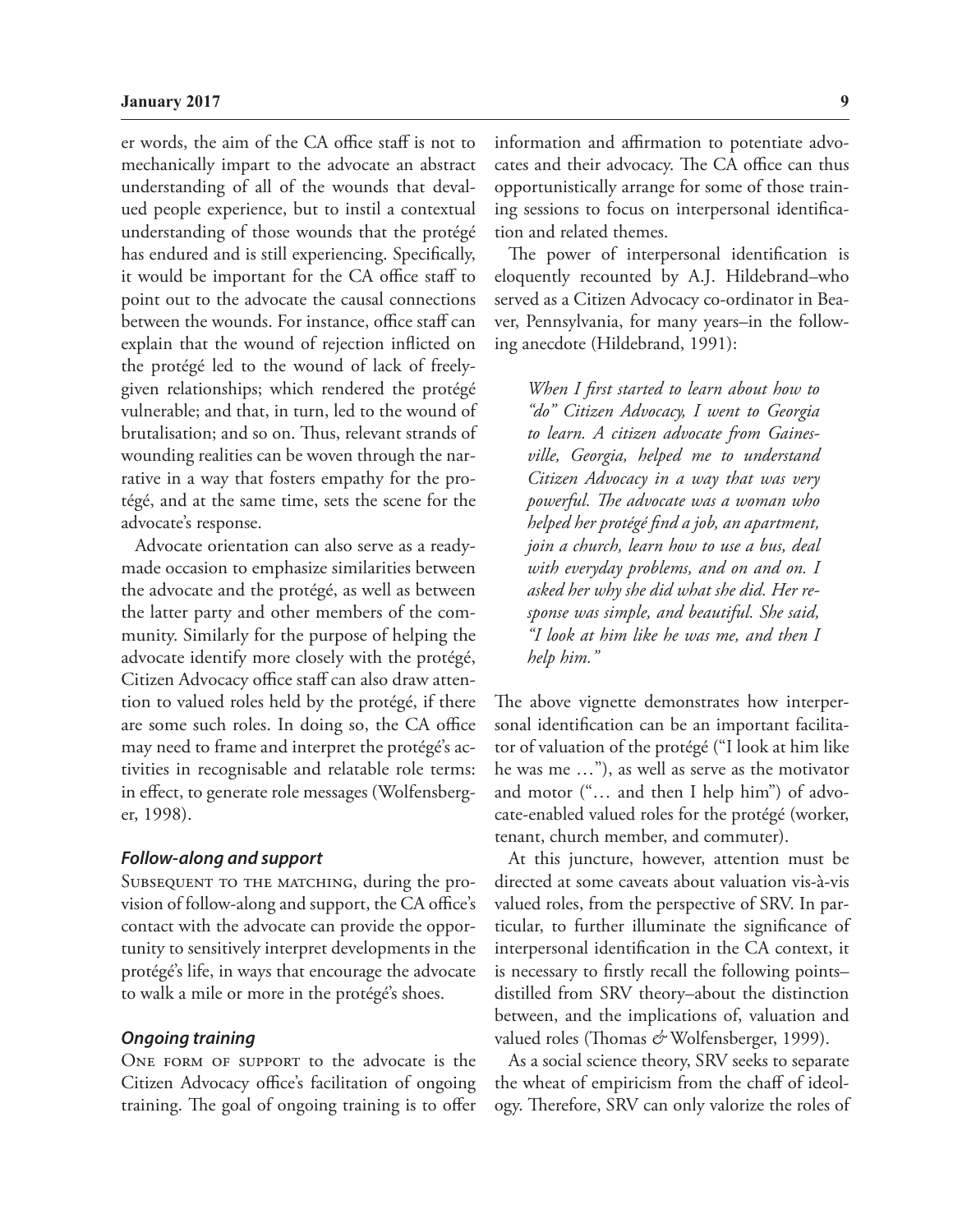a party. It cannot address the valuation of a party, which transcends the boundaries of social science. Nonetheless, SRV recognizes that incumbency of valued roles is likely to lead to the intrinsic valuation of the role incumbent. Conversely, SRV notes that the intrinsic valuation of a party is likely to lead to incumbency of valued roles for that party. Furthermore, there is a catalytic feedback loop between valued roles and valuation. That is, valued roles can lead to, or reinforce, valuation; and valuation can lead to, or reinforce, valued roles. Lastly, SRV proposes that good things will be accorded to a party who is valued and/or is seen in valued roles. However, because people characteristically relate to each other through the medium of social roles, it is argued that valued roles are the major pathway to accessing the good things of life.

Although the above points will be familiar to those well-versed in SRV theory, reviewing them can be helpful in clarifying how the presence or absence of interpersonal identification in an advocacy match will be ramifying in terms of valuation and valued roles.

In regard to valuation, the experience of Citizen Advocacy programs attests that many advocates value, care for, and even love, their protégé. Nonetheless, SRV theory acknowledges the possibility that even a person who is valued "for him or herself" by others, may still be role-cast in devalued roles by those very others who value the person. Therefore, it is conceivable that an advocate–who believes in the inherent value of the protégé–may still perceive and treat that protégé in ways that reflect the devalued roles into which the protégé has been cast. For instance, an advocate who displays a paternalistic attitude towards the protégé has probably role-cast the person in the eternal child role. When an advocate sees the protégé through the prism of certain devalued roles, the advocate is not likely to identify with that protégé. A corollary to the lack of identification is that the advocate will encounter difficulty in discerning and pursuing the protégé's interests, including role-valorization for the protégé.

On the other hand, when an advocate's valuation of the protégé emanates from, and is sustained by, interpersonal identification, that advocate is apt to take actions that will benefit the protégé, including securing valued roles for the protégé. Another way to put it is that a function of advocate identification is valuation and valued roles accorded to the protégé. Hence, drilling down the narrative of a suitable match is likely to yield the discovery that its bedrock is interpersonal identification.

## **The Distinctive Nature of Citizen Advocacy Relationships in Engendering the Outcomes of Valuation, Valued Roles, and the Good Things of Life**

AVING EMPHASIZED THE MOTIF of advocate identification with the protégé, greater insight into the nature of Citizen Advocacy relationships can be gained by examinvocate identification with the protégé, greater insight into the nature of Citizen Advocacy relationships can be gained by examining its outcomes of–and the interplay between– valuation, valued roles, and the good things of life, accorded to the protégé.

Beginning with the outcome of valued roles, it is demonstrable that the Citizen Advocacy scheme serves as an incubator for a multitude of valued roles for the protégé. As an entry point to the discussion on role-valorization for the protégé, two broad-brush observations can be made.

Firstly, it should be noted that a person recruited by the CA office as a protégé is usually someone who does not have many–or even any–valued roles. In all probability, the protégé's perilous situation, which led to the CA office's decision to find an advocate for the person, can be ascribed to a lack of valued roles in that person's life. After all, it is the absence of valued roles, and also the presence of devalued ones, which will thrust a person into devalued status, and which is likely to necessitate advocacy on that person's behalf. Consequently, for a person who is sweltering in an existential desert without valued roles, an oasis of positive roles is all the more important.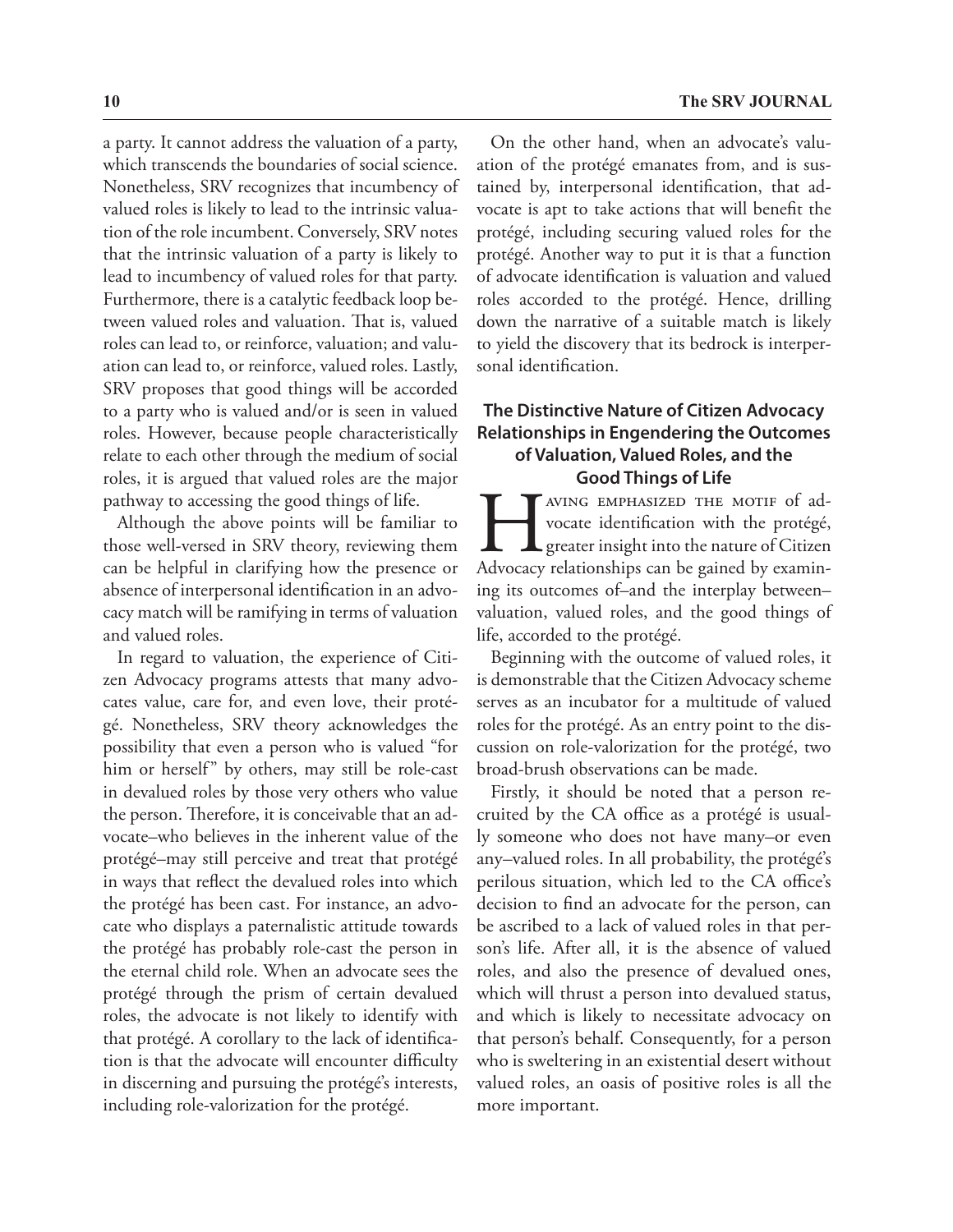Secondly, it is worth emphasizing that the one-to-one nature of CA relationships is conducive to accessing valued roles. As Wolfensberger has stated, role-valorization is most productive on the personal or small-scale level (Wolfensberger, 2009).

It can be argued that there are two main paths in procuring valued roles for the protégé. Roles can be made accessible in ways that are either (a) inherent or (b) intentional. Whilst acknowledging that the terms inherent and intentional are not enshrined in the canon of Citizen Advocacy– they are not commonly found in CA discourse– the terms have been adopted as useful descriptors in the ensuing section. Furthermore, it must be conceded that the distinction between the terms is not invariably clear-cut in practice.

(a) An inherent role is one that is inherent to a protégé-advocate match, because the role is organically assumed by the two parties as a direct consequence of forming a relationship. Ideally, the inherent roles of the advocate and protégé should complement rather than clash, so that there is a good "fit." The following are some examples of valued roles for the protégé that are inherent and complementary.

If friendship is one dimension of a match, then the valued role of friend is logically filled by the advocate, and (more importantly) the protégé. On a practical level, if one aspect of the advocate's role is to serve as an informal teacher or mentor, then the protégé can assume the complementary role of learner, in a broad sense of the word. To be seen in the role of learner is, of course, particularly important for people who are burdened with negative assumptions about their potential to learn. Thus, the role of learner is a valued one for the protégé, because it is suffused with positive expectations about the person's capacity to learn and acquire competencies.

Advocates, too, can find themselves in the role of learner, who experientially learn from—or through involvement with—their protégé. For instance, advocates whose protégés are clients

of the human services soon learn, among other things, that the human service emperor is either wearing no clothes, or only the withered fig leaf of rhetoric.

Significantly, an advocate may be in the role of learner, with the protégé in the role of teacher–at least in certain circumstances or contexts. One advocate said: "Michael teaches me to be more accepting of people who are different" (Quotes From Citizen Advocates, 1997). Another advocate made this point about the protégé: "He's a better teacher than I, but I'm learning" (Tyne, 1998).

(b) In contrast to inherent roles, intentional roles are ones that the protégé acquires as a result of the premeditated actions of the advocate. An example of an intentional role is the valued role of a worker, which a protégé can secure with the advocate's help. Another example is the role of a member of a community group. The valued role of community group member can be rendered accessible to the protégé, as a result of the advocate deliberately yet seamlessly introducing the protégé to that group, of which the advocate is already a member.

The feedback loop between valuation and valued roles (inherent or intentional–driven by the advocate's identification with the protégé–is worth reflecting on for its potentially wide-reaching consequences for the protégé. That is, an advocate who identifies with the protégé is likely to value, and find valued roles for, the protégé. Furthermore, given the dynamics of imitation and modelling, other parties are also apt to value, and extend valued roles to, the protégé. Of particular significance is the social value attributed to certain relational roles assumed by the protégé, precisely because those roles are freely-given. Thus, a protégé who is in the valued role of friend of the advocate–a role that, by definition, must be freely-given–will be valued as a person by others. It is the characteristic of volition that gives value to the role and the role incumbent. As Wolfensberger has stated: "people are more willing to ex-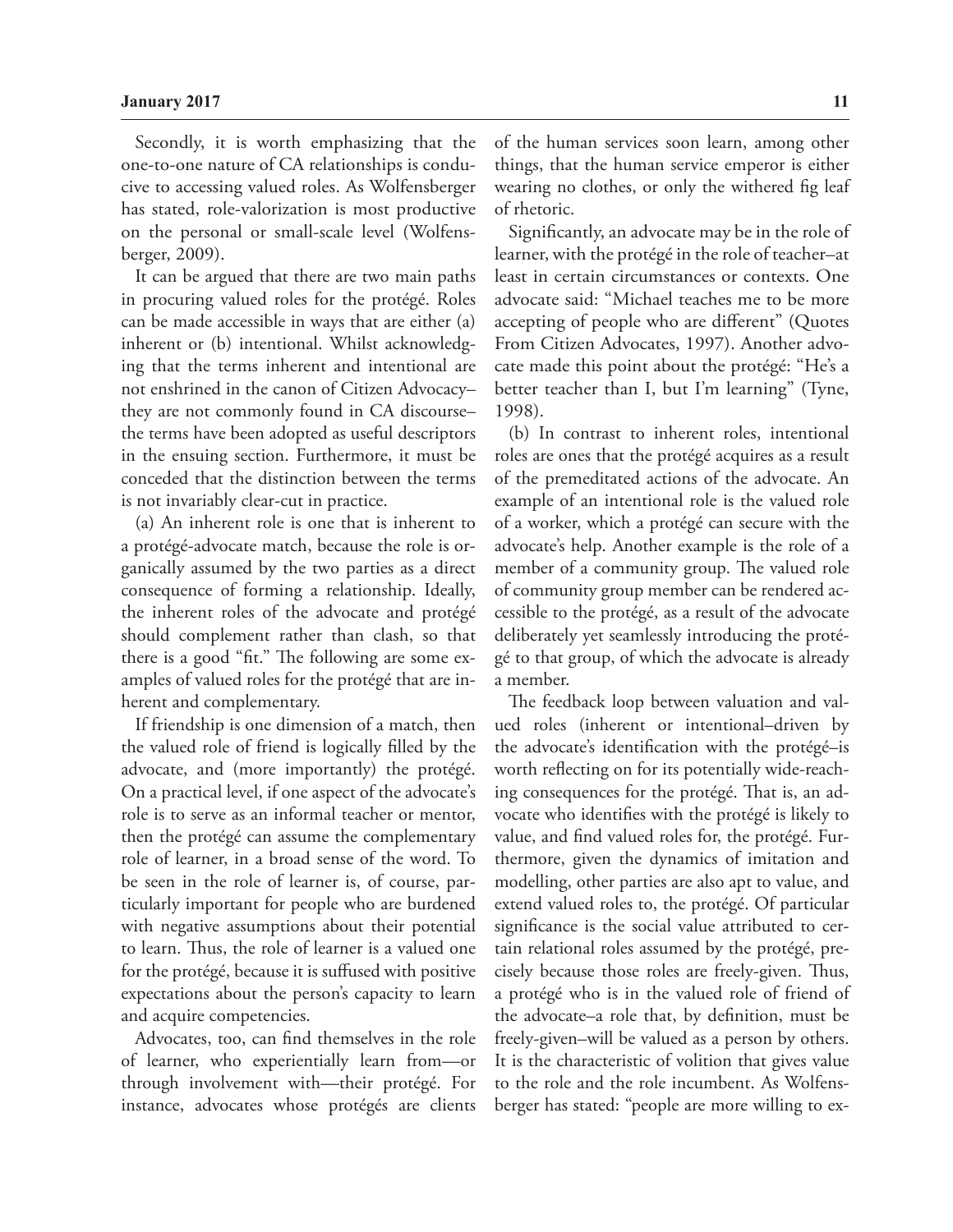tend positive valuation and respect to a person if they see that other people have entered freely and voluntarily into a relationship with the person, and therefore must see the person as valuable" (Wolfensberger, 1995).

Yet another observation about valued roles for the protégé can be made vis-à-vis the good things of life, the highest goal of SRV (Wolfensberger, Thomas *&* Caruso, 1996). As illustrated in Table 2, many roles that a protégé can access in or through a CA relationship closely correspond to, or actually represent, some of those good things of life.

#### Table 2

## EXAMPLES OF VALUED ROLES ATTAIN-ABLE BY THE PROTÉGÉ, AND WHICH DIRECTLY CORRESPOND TO SOME OF THE GOOD THINGS OF LIFE

| Valued social role of    | SRV-defined good                                |
|--------------------------|-------------------------------------------------|
| protégé                  | things of life                                  |
|                          |                                                 |
| Family member, via legal | Family, or equivalent                           |
| adoption or informal     | small group                                     |
| acceptance               | Home                                            |
| Friend                   | Friendship<br>Being treated as an<br>individual |
| Worker                   | Work<br>Being able to contribute                |
| Learner; student; grow-  | Pro-growth expectancies                         |
| ing individual           | and opportunities                               |
| Member of the com-       | Access to sites and ac-                         |
| munity                   | tivities of everyday life                       |

One advocate, who may not have been familiar with the SRV delineation of the good things of life, but who was presumably speaking from experience as an advocate, reflected on some goals that most of us aspire to achieve: "People with disabilities want the same things that I want: a home, real work, friends" (Quotes From Citizen Advocates, 1997). That those good things of life have been

attainable for many protégés is a testament to the power of Citizen Advocacy.

## **A Citizen Advocacy Match That Exemplifies the Realisation of Some Role Goals for the Protégé Party**

TITHERTO, DISCUSSION HAS CENTERED ON<br>the acquisition of valued roles by the pro-<br>tégé party. However, SRV posits that there<br>is much more that can be done: not only to assist a the acquisition of valued roles by the protégé party. However, SRV posits that there is much more that can be done: not only to assist a party to gain valued roles, but also to lose devalued roles, and to desirably change existing ones. In other words, there are actions that can be taken to achieve the so-called role goals (Wolfensberger, 1998).

Accordingly, it is instructive to recount a match that I made in 1992, to elucidate how some role goals were realised for the protégé. Some background information about Bob (protégé) and Keith (advocate) is helpful in contextualising Bob's role goals.

Bob is a man with a mild intellectual impairment. He is also susceptible to bouts of depression. Bob's childhood had been difficult; he became estranged from his father, and did not know his mother. He has a sister. Since his teenage years, Bob has serially broken the law, and has been in and out of jail. His offences have mostly been breaking and entering and stealing.

Keith is an engineer by profession. He is married, and has two children. Keith was specifically identified as a potential advocate for Bob, and he agreed to assume that role when approached by the Citizen Advocacy office. Keith was introduced to Bob in prison, while he was serving a sentence for breaking and entering.

The relationship of Bob and Keith is an inspiring story, punctuated by many moments of magic and majesty. However, the following analysis of their match is based strictly on the role goals achieved for Bob.

## *Valorizing the positive roles the protégé already holds: brother*

Bob is now much closer to his sister, due to the efforts of Keith. On assuming the role of Bob's ad-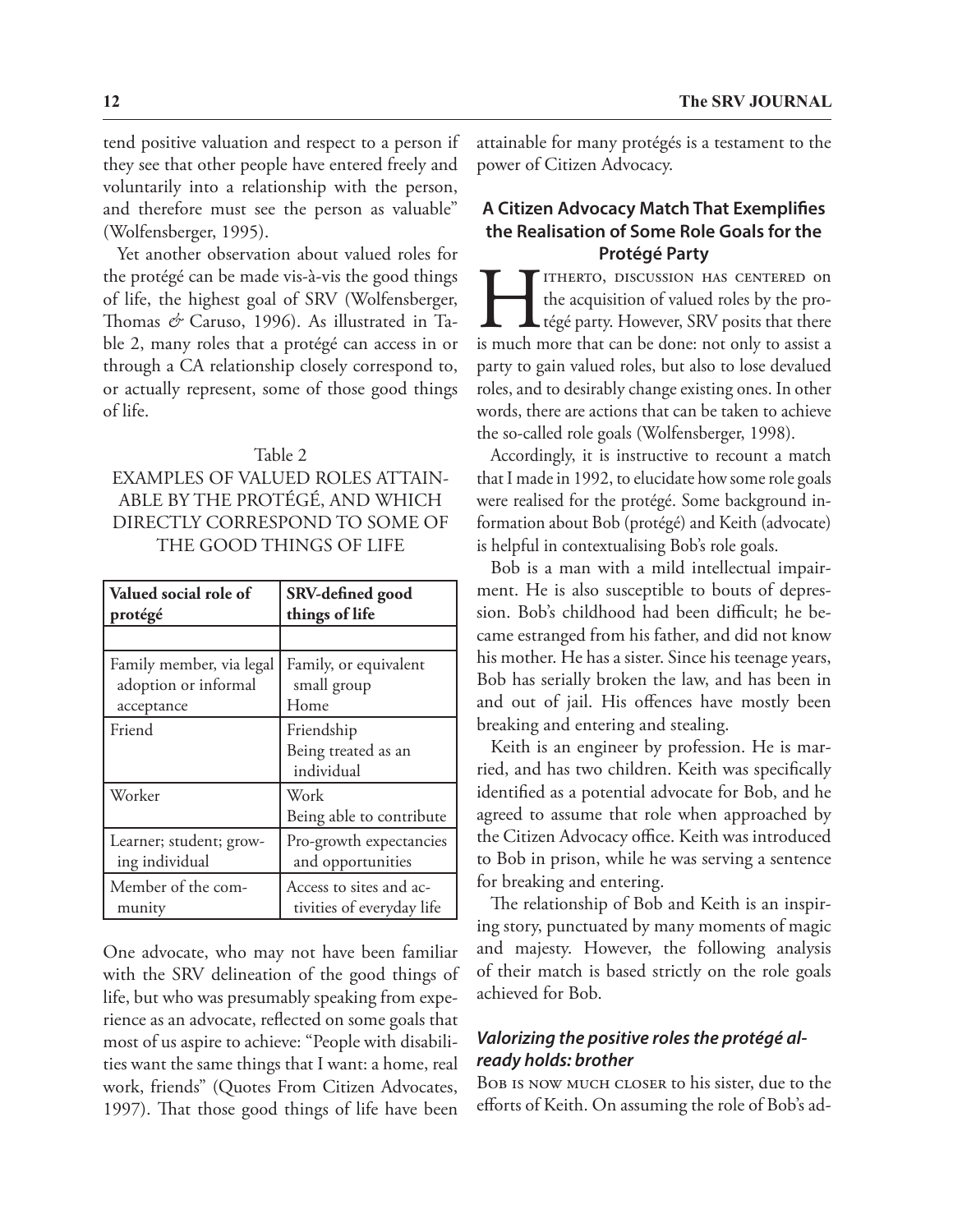#### **January 2017 13**

vocate, Keith encouraged greater contact between Bob and his sister. On occasions, Keith even took Bob's sister with him when visiting Bob in prison. Largely because of Keith, Bob's role of brother grew in strength and prominence.

## *Retaining or regaining valued roles of the protégé: son*

KEITH WAS ALSO SUCCESSFUL in re-connecting Bob with his father, from whom he had been emotionally distant for many years. Although it took several attempts, and cumulative gains with each attempt, Bob's father and he now have a much closer father-son relationship.

## *Exchanging the protégé's devalued roles for less devalued ones: prisoner to parolee*

Incontestably, it was Keith's credibility and commitment that persuaded the authorities of the justice system to grant parole to Bob, some time after he was introduced to Keith. Indeed, it was the superintendent of the prison who advised the CA office that Keith's advocacy role had been favourably considered in the decision to release Bob on parole.

#### *Extricating the protégé from devalued roles: habitual criminal*

Unfortunately, despite Keith's support, Bob did re-offend, and consequently served several more prison sentences. Nonetheless, it is compellingly clear that Keith's unconditional support was crucial in ultimately extricating Bob from the quagmire of recidivism. Keith told the Citizen Advocacy office that he had said to Bob, without any hint of condoning Bob's actions: "Our relationship doesn't depend on whether you re-offend or not." Happily, the last time Bob committed an offence was in 2002.

## *Enabling the protégé to enter into new valued roles: friend; friend of the family; worker*

BOB AND KEITH have become good friends, who– among other activities–go fishing regularly. Bob is also known as a "friend of the family," a role that he clearly savours. He has a good relationship with Keith's wife and his two children.

After Keith became Bob's advocate and Bob was released from prison, it was Keith who found work for him. Keith was successful in securing employment for Bob in the large municipality in which Keith worked, but in a position that was sufficiently distant from his role as engineer, so as to minimise conflicts of interest. Subsequently and repeatedly, Keith has assisted Bob in finding other employment.

## *Averting the protégé from entering (additional) devalued roles: welfare recipient; disability service client*

KEITH's ADVOCACY has also been decisive in preventing Bob from getting on the juggernaut of dependency. Without the support of Keith, Bob would have entered, and become entrenched in, the all-encompassing role of career client of the welfare and disability system.

A gratifying coda is that, today, the relationship of Bob and Keith is as strong as ever–over 20 years after they were introduced to each other by the Citizen Advocacy office.

#### **Conclusion**

 $\prod_{\substack{\text{tégé}}}$ N ENDEAVOURING TO SCULPT the argument that valued roles and valuation are among the outcomes of Citizen Advocacy for the protégé, a qualifying asterisk must be added. That is: to underscore that the core mission of Citizen Advocacy is neither the valuation of–nor securing valued roles for–the protégé. It can be recalled that the central mission of Citizen Advocacy is to promote and protect the interests and welfare of specific individuals at risk (Wolfensberger *&* Peters, 2002/2003).

Indisputably, many benefits can be derived from Citizen Advocacy. They include outcomes such as social integration, community building–and, of course, valued social roles for the protégé. It is also true that positive outcomes, such as hold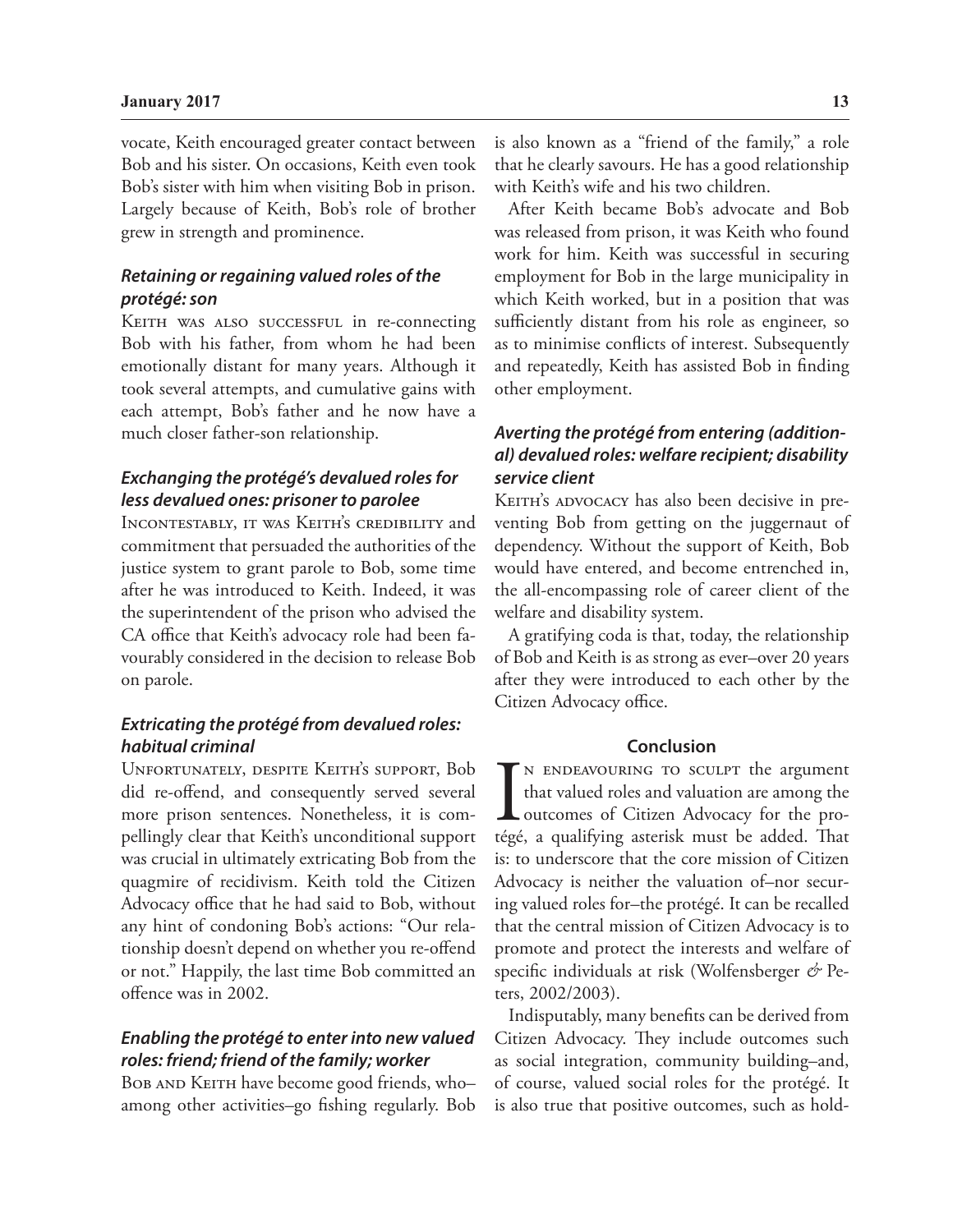ing valued roles, clearly contribute to the interests and welfare of the protégé, as explained in this article. Nonetheless, it must be stipulated that the attainment of valued roles, like other derivative benefits, does not–in and of itself–constitute the primary mission of Citizen Advocacy.

However, regardless of the outcomes of Citizen Advocacy, it should be evident that the potency of its work is pervasively nourished by SRV theory. It is, therefore, heartening to observe that there is something of a natural and mutually-informing alliance between people who are involved in CA and those who are involved in SRV. At the same time, it is not clear that the membrane between CA and SRV has been made permeable enough so that more people in CA are predisposed to accessing and applying SRV in the course of their work. (At least that is the author's opinion, formed and informed by his experience with Citizen Advocacy programs in Australia.)

To advance the argument that CA programs are not always sufficiently SRV-literate, and how that impacts on their work, an example concerning imagery can be readily provided. Almost invariably, at least some of the needs of any protégé will be image-related, regardless of other needs the person may also have, including more pressing ones. After all, for people with an intellectual disability, it is usually their competency impairment that leads to their image impairment, thus creating image needs for them. A CA office that is not aware of image issues is apt to violate the previously-mentioned principle, Positive Interpretations of Handicapped People. Unfortunately, instances can be cited where CA offices have expediently sacrificed the image needs of the protégés of their program on the altar of fundraising, by inviting potential contributors to view protégés through the pity-charity lens. Hence, without some familiarity with SRV, a CA office will find it difficult to fireproof its activities from causing image harm to the protégé–even if there are benefits to the protégé due to the advocate's actions.

Today, more than ever, potent advocacy on behalf of devalued people is wanted, but wanting. Of course, CA is but one form of (personal) advocacy. It cannot do everything, but it can do something. And that something may mean everything to someone. If Citizen Advocacy is to do that something that can be everything for someone, it must be guided by the compass of SRV. It is hoped that this article can make a contribution in reinforcing that axiom.  $\mathcal{O}$ 

#### **References**

Hildebrand, A. (1991, November). Like he was me. *Citizen Advocacy Forum, 2*(1), 25.

O'Brien, J. *&* Wolfensberger, W. (1979). *CAPE: Standards for Citizen Advocacy Program Evaluation*. Toronto: National Institute on Mental Retardation.

Peters, M. (2007). How SRV-based image issues can inform considerations of advocate identity and recruitment in Citizen Advocacy. *The SRV Journal, 2*(2), 31-36.

Peters, M. (2012). Role call: Citizen Advocacy relationships as a source of valued social roles for people with disabilities. *The SRV Journal, 7*(1), 17–25.

Quotes from citizen advocates. (1997, Winter). *One to One*  (Newsletter of Citizen Advocacy Perth West, Australia), *18*(2), 5. (Reprinted from Citizen Advocacy Eastside Newsletter).

Thomas, S. *&* Wolfensberger, W. (1999). An overview of Social Role Valorization. In Flynn, R.J. *&* Lemay, R. (Eds.), *A quarter-century of Normalization and Social Role Valorization: Evolution and Impact.* Ottawa: University of Ottawa Press, 125-159.

Tyne, A. (1998). Advocate: Robert; Partner: Geoffrey. In Williams, P. (Ed.), *Standing by me: Stories of Citizen Advocacy.* London: Citizen Advocacy Information and Training, 5.

Wolfensberger, W. (1972). *The principle of normalization in human services*. Toronto: National Institute on Mental Retardation.

Wolfensberger, W. (1995, January-March). A brief outline of some of the most important concepts and assumptions underlying Citizen Advocacy. *Citizen Advocacy Forum, 5*  (1), 16-22.